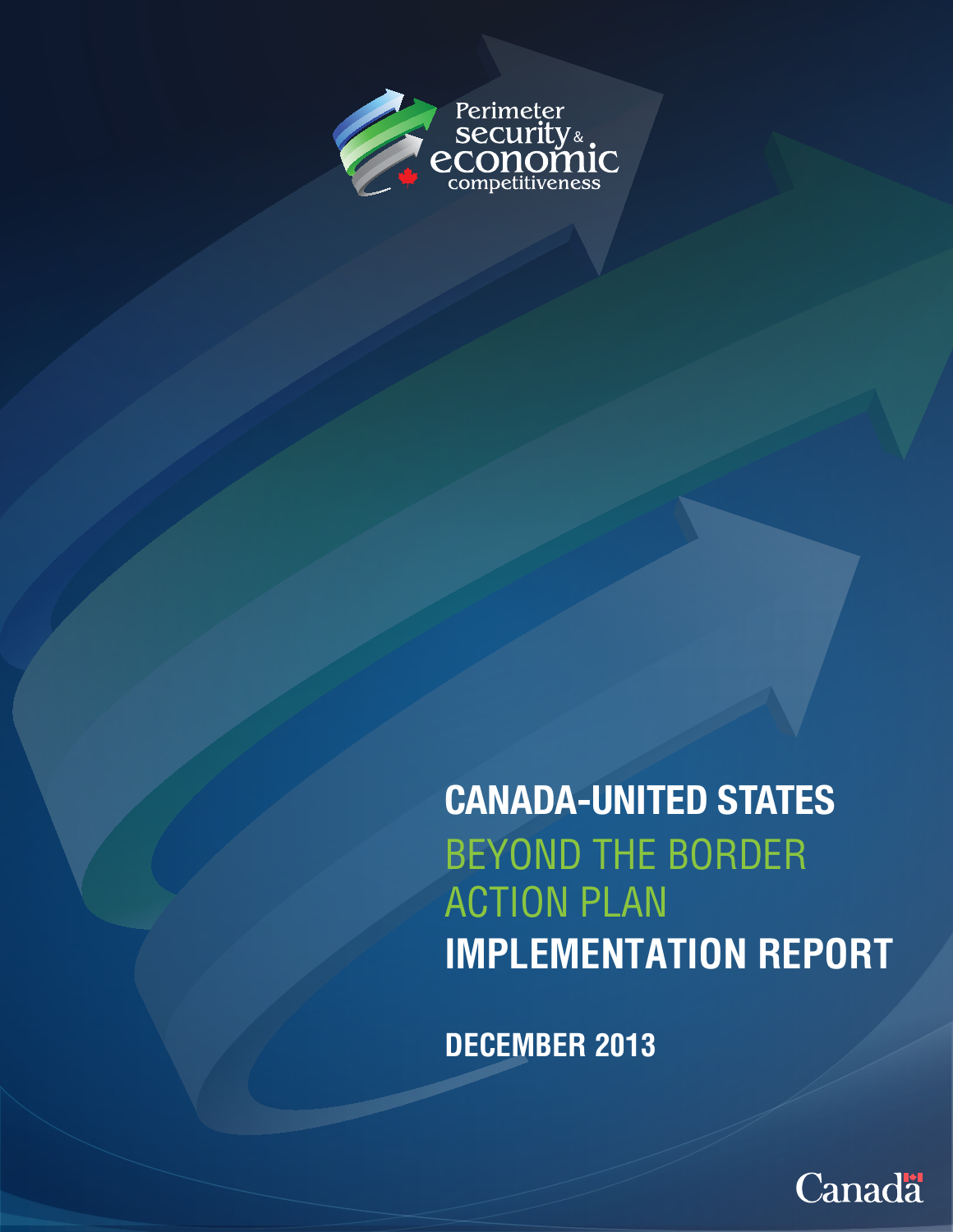# **Table of Contents**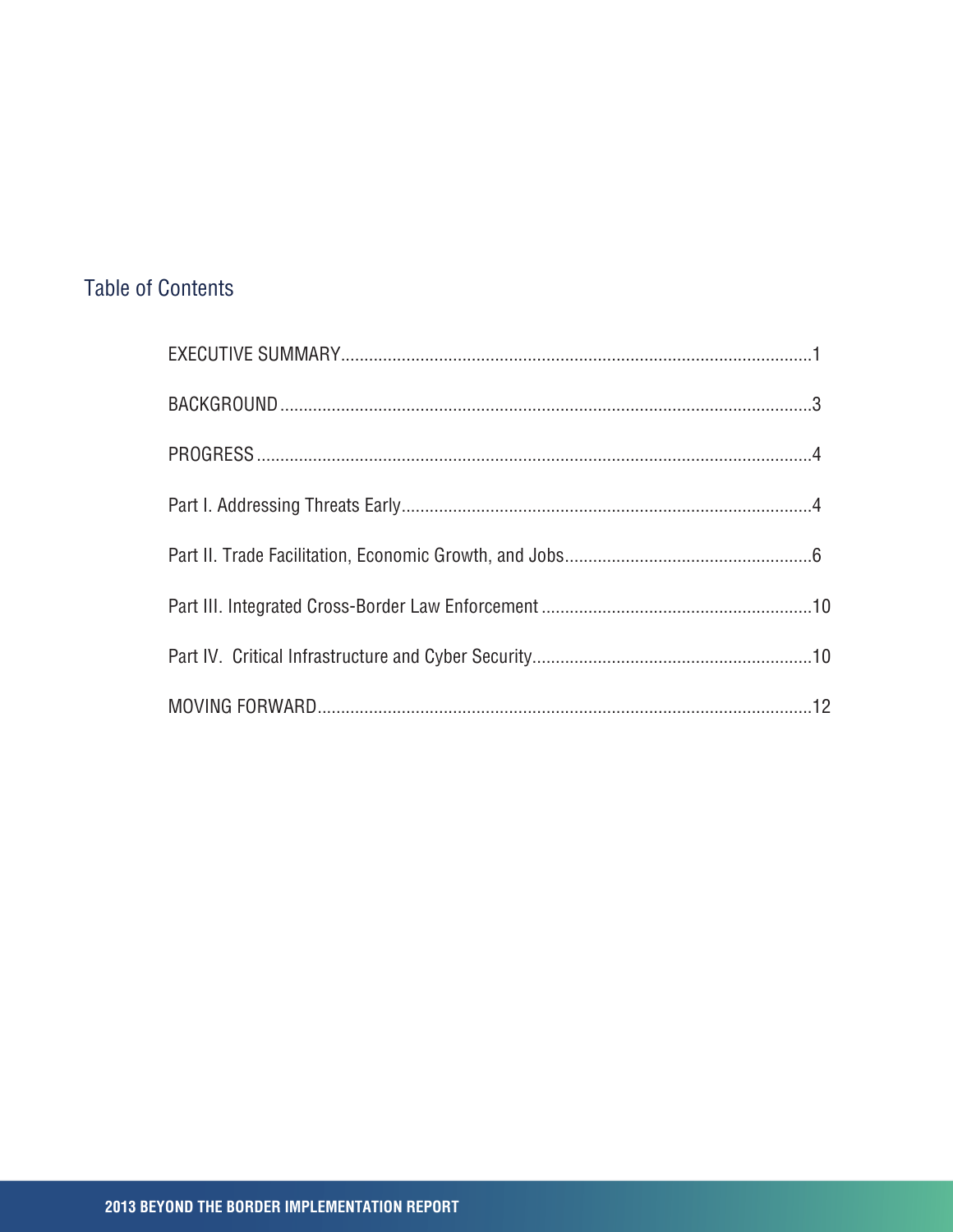## <span id="page-2-0"></span>EXECUTIVE SUMMARY

Canada and the United States are deeply interconnected by history, geography, and our people. We have the largest bilateral trading relationship in the world, with two-way trade in goods and services of over \$700 billion in 2012, supporting millions of jobs in each country. Canada and the United States also share the longest common border in the world, touching three oceans. Our shared border is more than a simple geographical boundary; it is also the site of more than 100 ports of entry, doors from one country to the other, where the efficient movement of people and goods is crucial to the daily lives of our citizens, the health of our communities and to the competitiveness of our economies.

Canada and the United States have a long tradition of working together to promote security and facilitate trade and travel across our borders, ensuring that they remain open to legitimate trade and travel and closed to terrorists, criminals, and illegal or unauthorized goods. This strong partnership continues. The *Beyond the Border Declaration: A Shared Vision for Perimeter Security and Economic Competitiveness* and its accompanying *Action Plan*, announced by Prime Minister Harper and President Obama in 2011, deepen and institutionalize this cooperation at and away from the shared border.

*Beyond the Border* initiatives have begun to provide benefits to residents, travellers, and industry in both Canada and the United States in the realms of security, trade and travel facilitation, and emergency management. The benefits of other initiatives are expected to show results as implementation of the *Action Plan* continues, as both countries learn from pilots designed to test innovative approaches to cooperation and border clearance, and as our countries continue to enhance our long-term relationship.

Among key accomplishments over the last year, Canada and the United States:

- Increased membership in the NEXUS trusted traveller program to more than 917,000, an increase of approximately 50% since the *Beyond the Border Action Plan* was announced, and provided members with additional time-saving benefits;
- Deployed an innovative joint Entry/Exit program at the common land border whereby the record of entry into one country is securely shared and becomes the record of exit from the other country for third-country nationals (those who are neither citizens of Canada nor of the United States), permanent residents of Canada who are not U.S. citizens, and lawful permanent residents of the United States who are not Canadian citizens, thereby enhancing the integrity of our immigration systems;
- Successfully implemented Phase I of the truck cargo pre-inspection pilot at Pacific Highway in Surrey, British Columbia (adjacent to Blaine, Washington) in which U.S. Customs and Border Protection (CBP) officers pre-inspected approximately 3,500 U.S.-bound commercial trucks;
- Began preparations for Phase II of the truck cargo pre-inspection pilot, with an anticipated deployment in January 2014 in Fort Erie, Ontario (adjacent to Buffalo, New York), to test the feasibility of reducing wait times and border congestion by conducting U.S. primary inspection of U.S.-bound commercial trucks in Canada;
- Publicly released an Integrated Cargo Security Strategy that supports our efforts to address, as early as possible, risks associated with maritime shipments arriving from offshore, and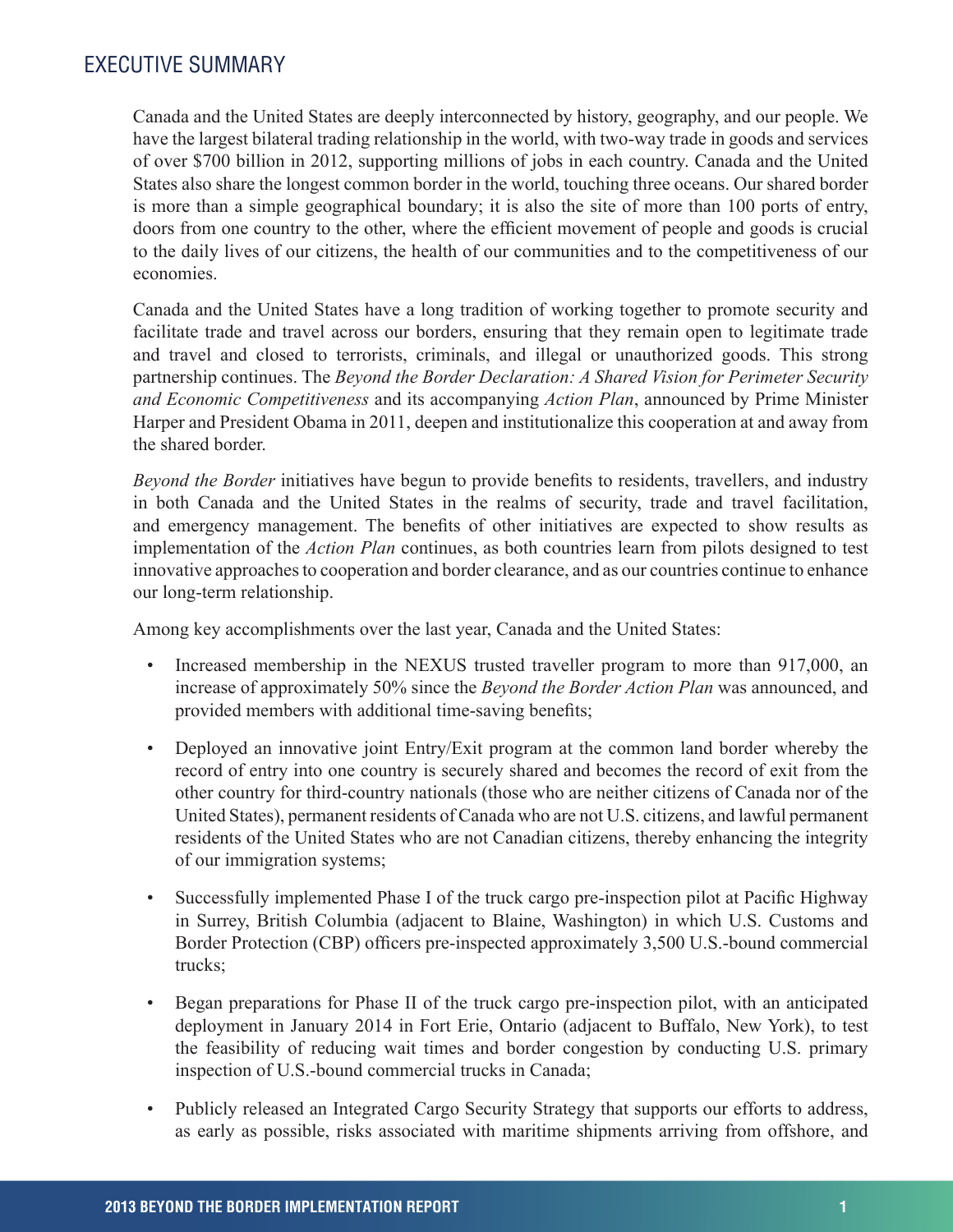undertook pilot projects at Prince Rupert, British Columbia, Montreal, Quebec, and in the preload air cargo environment to validate and shape the implementation of the strategy;

- Enhanced the administration and enforcement of our respective immigration laws by signing an agreement for the sharing of visa and immigration information on third-country nationals;
- Increased and harmonized the threshold value for low-value commercial shipments, reducing transaction costs for industry by millions of dollars each year;
- Facilitated the conduct of cross-border business, addressing most of the objectives set out in the *Beyond the Border Action Plan* to ensure that business travellers benefit from more efficient and predictable border clearance processes, and issued a progress report;
- Released the first joint Border Infrastructure Investment Plan to ensure a mutual understanding of recent, ongoing and planned border infrastructure improvements and confirmed Canada's immediate investment plans at key border crossings;
- Deployed *Shiprider* teams to provide cross-border continuity of law enforcement operations in shared waterways in British Columbia/Washington State and Ontario/Michigan, and conducted *Shiprider* surge operations at other locations in the Great Lakes and Atlantic regions;
- Initiated binational radio interoperability between Canadian and U.S. law enforcement personnel in British Columbia/Washington State and Ontario/Michigan; the technology permits law enforcement on both sides of the border to coordinate binational investigations and timely responses to border incidents, while improving both officer and public safety;
- Conducted the first ever cross-border Regional Resilience Assessment Program project in the New Brunswick-Maine region to improve the security and resilience of our shared critical infrastructure; and
- Strengthened cyber incident management coordination between Canada and the United States and enhanced private sector engagement and public awareness on cybersecurity.

Other initiatives are still in progress and are on track with the *Beyond the Border Action Plan*  timelines, such as Canada's development of an Electronic Travel Authorization and the complementary Interactive Advance Passenger Information System, both of which are scheduled to be implemented by December 2015. Several initiatives are making progress but have fallen behind the original target dates due to legal or operational issues brought to light through our collaborative implementation efforts. These include the harmonization of trusted trader programs, the deployment of single windows in each of our countries through which importers can submit all governmentrequired information, the full implementation of the Integrated Cargo Security Strategy, and the completion of a preclearance agreement for the land, rail and marine modes as well as an update to the existing preclearance agreement for the air mode. The lessons learned through these efforts, and the persistence and innovation demonstrated in addressing these challenges, provide benefits not only for these particular initiatives but also for the overall *Beyond the Border* effort and bilateral collaboration more generally. We know, and are often reminded by stakeholders, that delivering on these *Beyond the Border Action Plan* initiatives is vital to strengthening economic competitiveness and secure flows of goods and people. We committed to achieving the long-term objectives of the *Beyond the Border* vision which will further strengthen the Canada – United States partnership.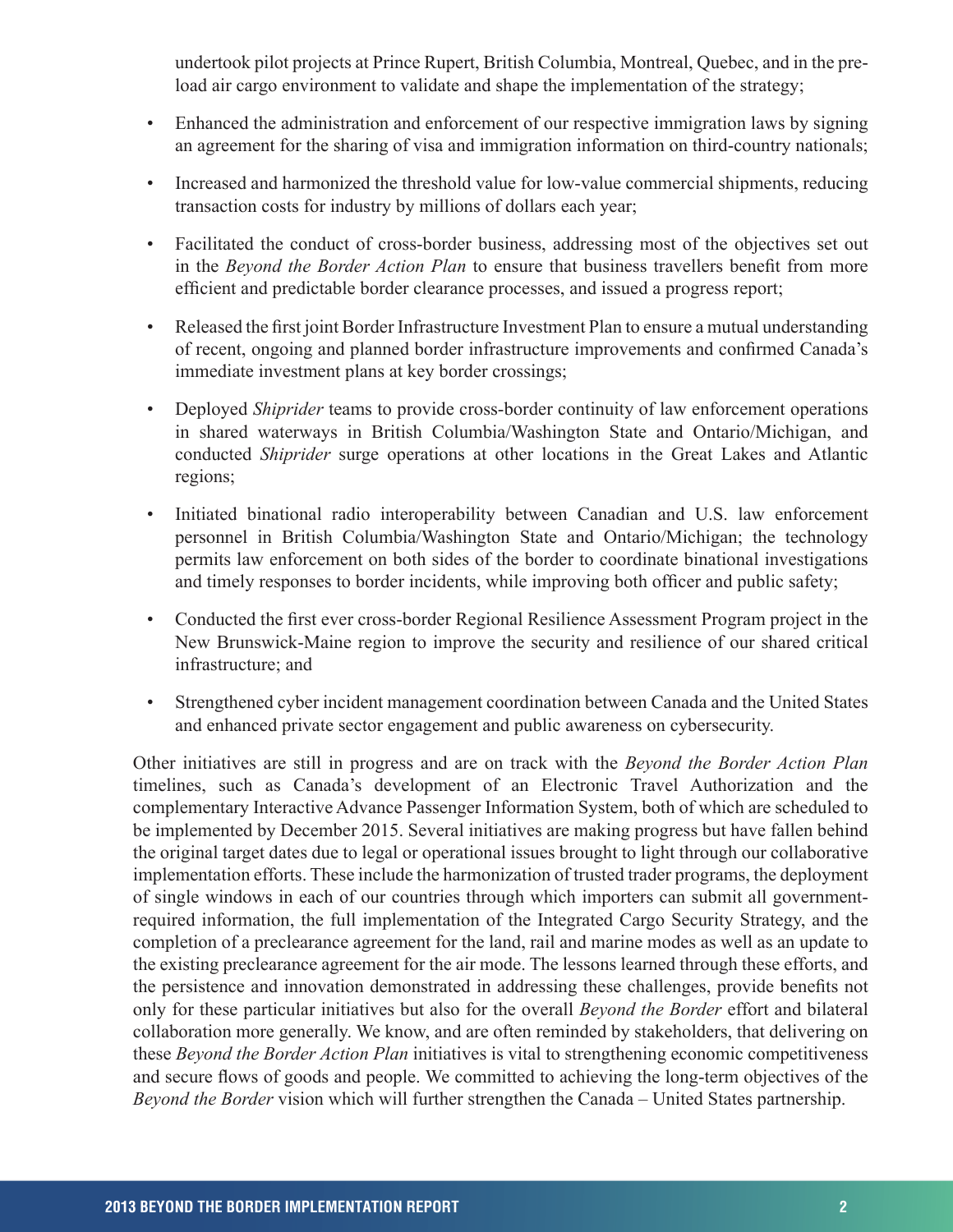<span id="page-4-0"></span>We look forward to reporting on progress on these and other initiatives in the 2014 *Beyond the Border Implementation Report*. Furthermore, we continue to strive for transparency and accountability, providing ongoing information to the public through press releases and websites and outreach events, and being informed by extensive and constructive engagement with stakeholders in Canada and the United States and with partner agencies across both governments. Over the coming year, we will work closely with stakeholders by establishing a process that will allow for more regular and extensive consultations.

## BACKGROUND

On February 4, 2011, Prime Minister Stephen Harper and President Barack Obama announced the *Beyond the Border Declaration* and launched the *Canada-United States Regulatory Cooperation Council.* Both initiatives strengthen the partnership between Canada and the United States aimed at enhancing both countries' security, prosperity and economic competitiveness while respecting each country's sovereignty. The *Beyond the Border Declaration* articulates a perimeter approach to security in which Canada and the United States work together to address threats at the earliest point possible – within, at, and away from our borders – while facilitating the lawful movement of people and goods into our countries and across the shared border.

The *Beyond the Border Action Plan*, released by the Prime Minister and by the President in December 2011, outlines specific initiatives in support of this transformational vision. It also calls for Canada and the United States to generate a joint *Beyond the Border Implementation Report* annually for a three-year period, with the expectation of continuation. This is the second such annual report, and covers *Beyond the Border* activities from December 2012 to November 2013. The report organizes the implementation efforts into the key areas of cooperation outlined in the *Beyond the Border Declaration*.

- I. Addressing Threats Early
- II. Trade Facilitation, Economic Growth, and Jobs
- III. Integrated Cross-Border Law Enforcement
- IV. Critical Infrastructure and Cyber Security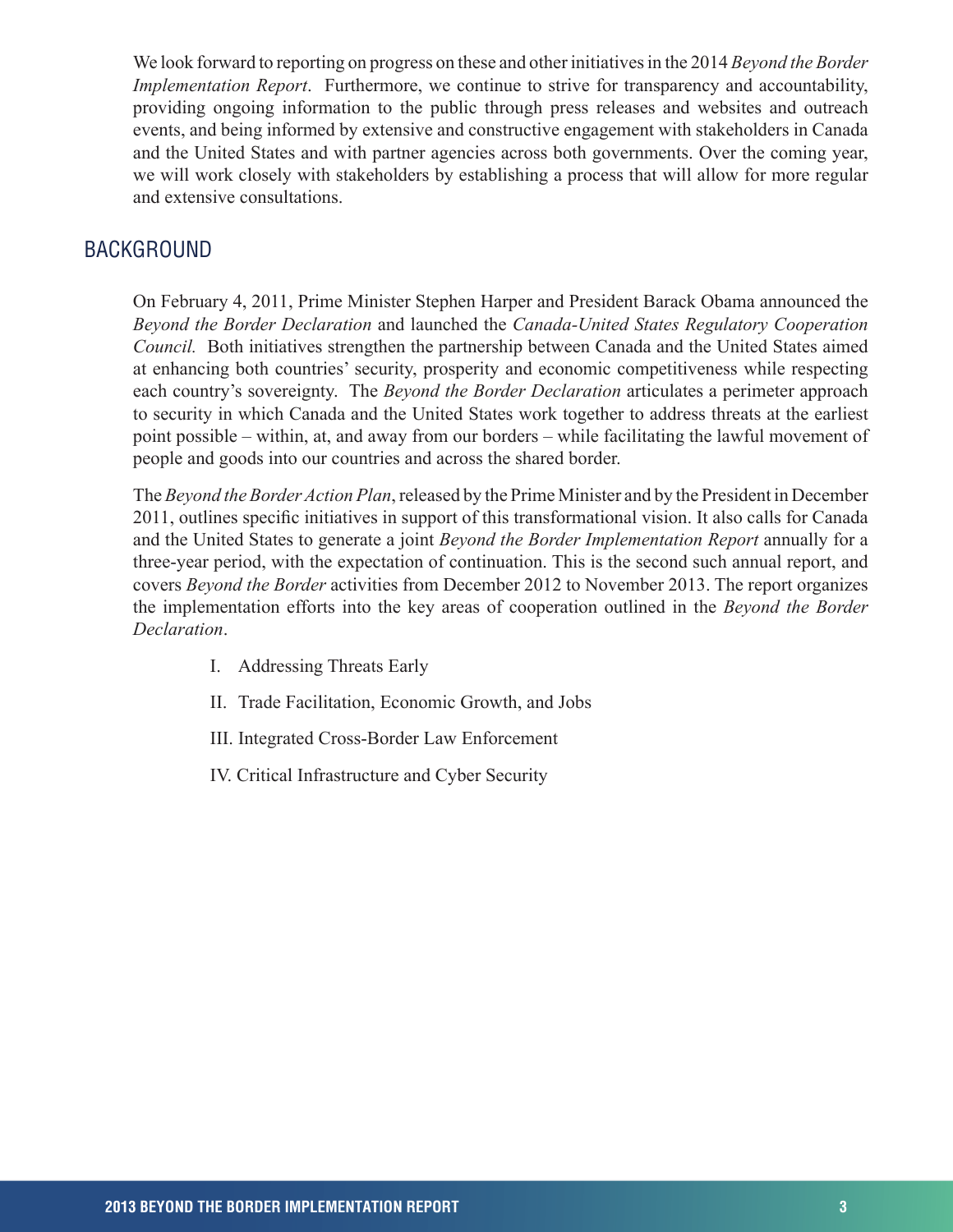## <span id="page-5-0"></span>**Part I. Addressing Threats Early**

Develop a Common Approach to Assessing Threats and Identifying Those Who Pose a Risk, Under the Principle that a Threat to Either Country Represents a Threat to Both

Canada and the United States have:

- Continued to work on joint intelligence assessments and strengthened analytic collaboration to enhance our shared understanding of the threats our countries face;
- Jointly identified domain awareness capabilities at the border, and are developing a framework for joint planning and gap analysis, which is intended to support intradepartmental efforts to establish priorities in procurement and deployment of technology along the shared border;
- Advanced joint efforts to counter violent extremism in each of our countries, including sharing research, best practices, and tools for law enforcement that emphasize communitybased and community-driven efforts, and jointly engaged in multilateral forums such as the Global Counterterrorism Forum; and
- Protected personal information by ensuring that *Beyond the Border* information sharing initiatives, such as implementation of the Entry/Exit initiative and the Immigration Information Sharing Treaty are consistent with the *Joint Statement of Privacy Principles* released in June 2012.

## Pushing Out the Border: Stopping Threats Before They Arrive Either in Canada or the United States

Canada and the United States have:

- Publicly released an Integrated Cargo Security Strategy (ICSS) to address risks associated with offshore cargo as early as possible and facilitate the subsequent movement of cargo across our shared land border under the principle of "cleared once, accepted twice." The ICSS supports a secure and more economically competitive supply chain;
- Continued pilots launched in 2012 and initiated additional pilots to inform the broader implementation of the ICSS including:
	- The Prince Rupert pilot, launched in October 2012, targets offshore cargo destined to the United States prior to its arrival at the marine port of Prince Rupert



Through closer collaboration between Canadian and U.S. border authorities, the ICSS pilots are resulting in faster and more predictable cross-border trade and greater perimeter security. For example, designated pilot trains from Prince Rupert, British Columbia, loaded with clean inbound marine cargo and destined to the United States, cross the Canada-U.S. border at International Falls, Minnesota in an average of 19 minutes, rather than two hours.

and allows for examinations at the perimeter before the cargo moves by train across the shared land border;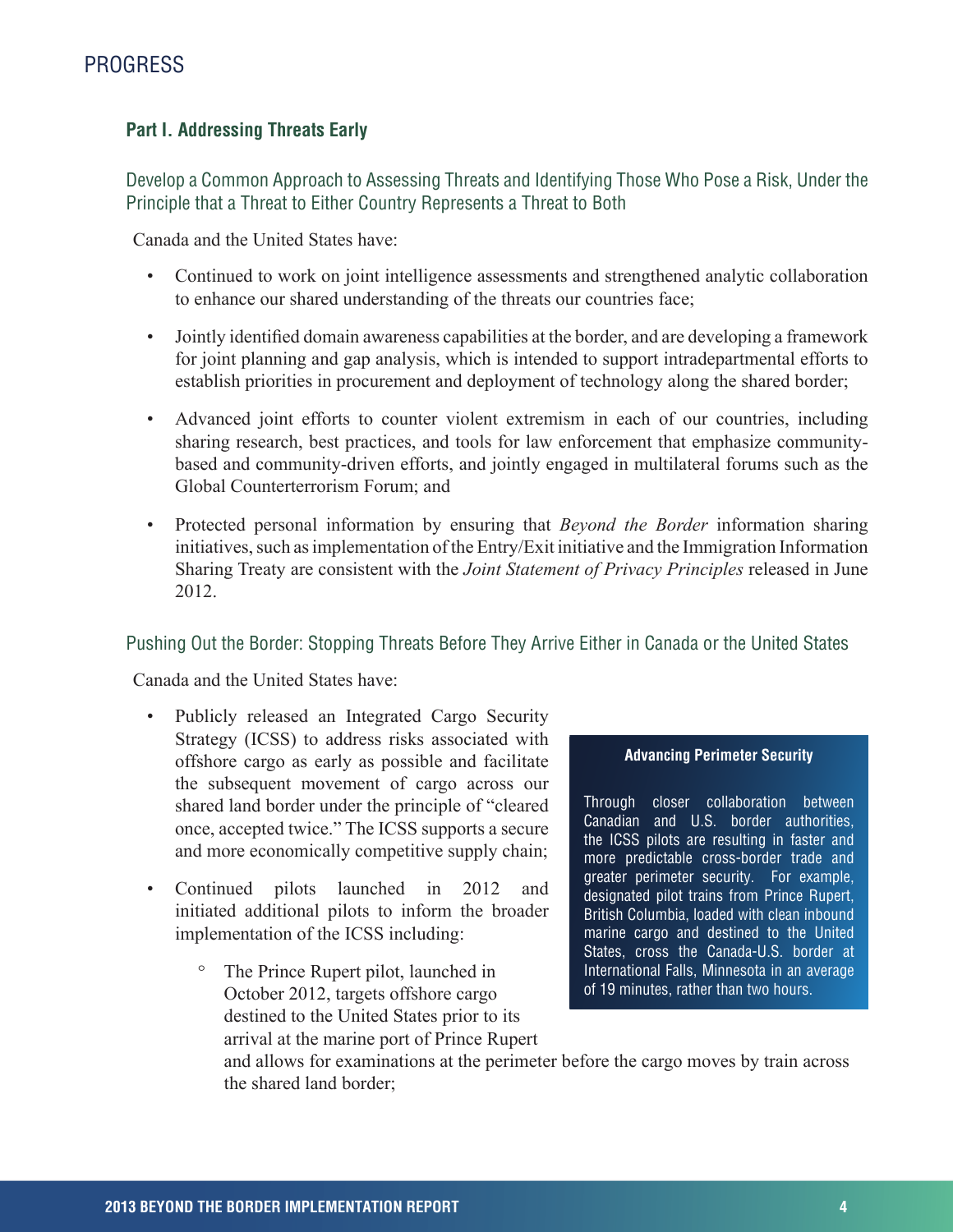- º In 2013, a complementary pilot initiated at the Port of Montreal targets offshore cargo destined to the United States by truck and across the shared border having previously been risk assessed and subject to examination at the Port of Montreal;
- º Preparatory work to launch a similar pilot in Newark, New Jersey, for offshore goods destined to Canada by truck, was conducted in 2013, with launch anticipated in 2014; and
- º Canada continued a pre-load air cargo targeting pilot under which air cargo destined to Canada from offshore is assessed for aviation and national security purposes prior to loading similar to a pilot already underway in the United States;
- With regard to air cargo, worked towards the mutual recognition of each other's supply chain participants, such as shippers and freight forwarders;
- Developed a common set of data, including for in-transit shipments, required by regulatory agencies from industry stakeholders to import goods in all modes of transportation. Once fully implemented by both countries, with implementation anticipated to begin in 2014, this common data set is expected to simplify processes, reduce costs to industry, and strengthen our ability to ensure security while facilitating trade;
- Canada has also announced investments in two new marine container examination facilities to reduce processing time at the Port of Vancouver;
- Continued deployment of U.S. Transportation Security Administration (TSA)-certified Explosive Detection Systems (EDS) equipment at preclearance airports in Canada, concurrent with the U.S. decision to lift the rescreening requirement of connecting checked baggage on an airport-by-airport basis;
- Developed common procedures for conducting plant health risk assessments, which have proven to be important in conducting joint evaluations of the plant health situation and enhancing risk mitigation measures at third countries;
- Developed common procedures for conducting joint site visits for animal health in third countries. The site visit findings were incorporated into our risk assessment document and have resulted in important efficiencies in conducting our evaluations of the animal health status of third countries; and
- Developed and tested common methodologies for use when auditing the food safety system for meat and poultry in a third country, with a view toward improved efficiency and reduced risk.

## Establish a Common Approach to Perimeter Screening to Promote Security and Border Efficiency

Canada and the United States have:

- Collaborated on scenario-based passenger targeting methodology to support assessment of advance passenger information. Canada is working to implement an enhanced, scenario-based passenger targeting methodology;
- Signed an agreement for the systematic and automated sharing of visa and immigration information on third-country nationals, thereby enhancing each country's administration and enforcement of their respective immigration laws;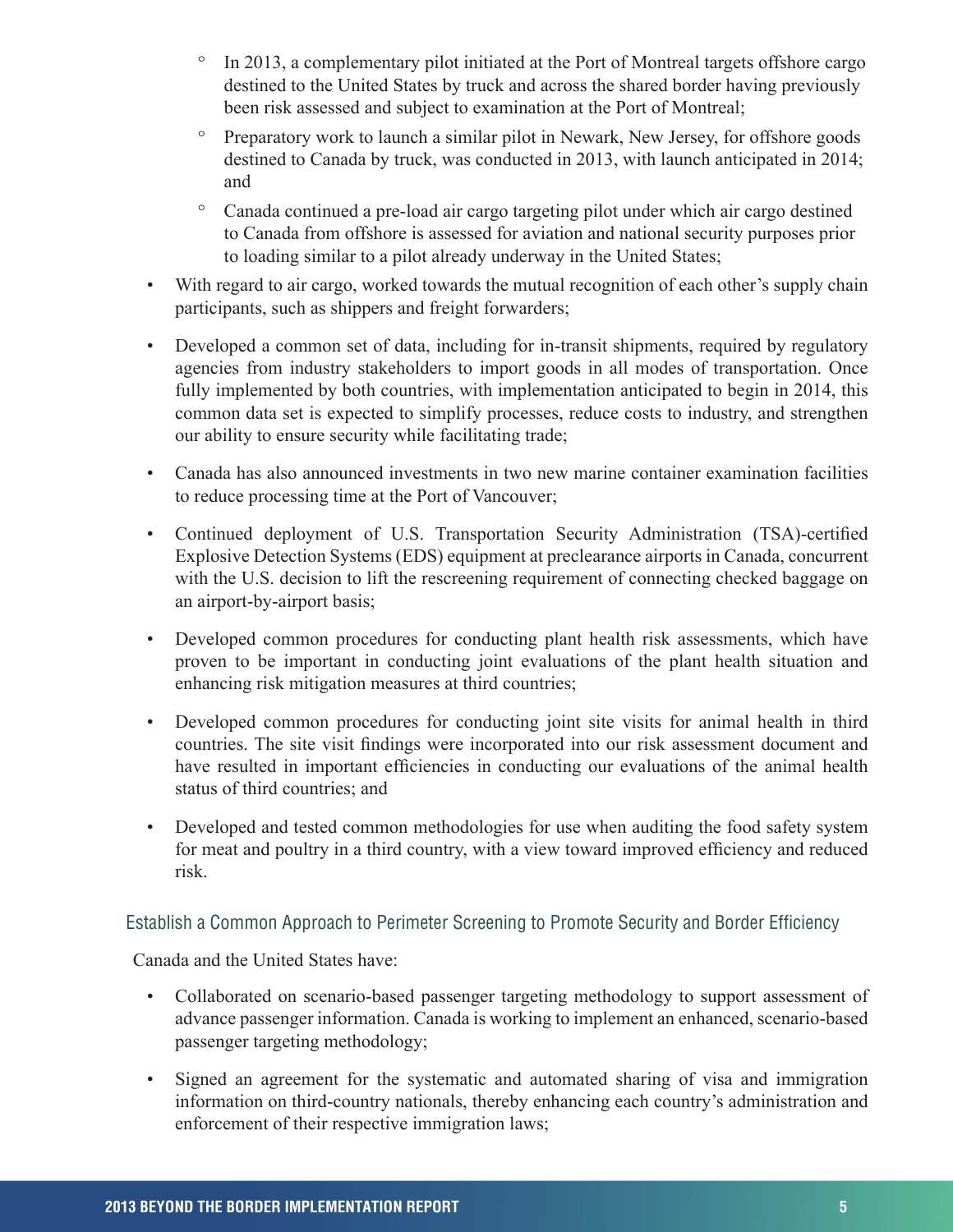- <span id="page-7-0"></span>• Shared more than 15,000 fingerprints on asylum seekers between October 2012 and September 2013, more than doubling the volume shared in the previous 12-month period, in order to identify multiple claims, strengthen identity management, bolster program integrity, and better arm decisionmakers against fraud and misrepresentation;
- Completed an Entry-Exit pilot project at four common land ports of entry in British Columbia/ Washington State and in Ontario/New York proving the concept that a record of entry into one country can be securely shared and considered the record of exit from the other country, with match rates of at least 95 percent; and
- Deployed the Entry-Exit program to all automated common land-border ports of entry for thirdcountry nationals, permanent residents of Canada and lawful permanent residents of the United

#### **Preventing Immigration Fraud**

Canada and the United States have been sharing fingerprints on asylum seekers in either country since March 2010. The volume has increased significantly under the Beyond the Border Action Plan. Over the past 12 months, of the fingerprints shared by the United States with Canada, approximately 2% were matched against information held by the latter. The match rate for fingerprints shared by Canada with the United States was approximately 50%, due in part to larger U.S. biometrics holdings. This sharing provides better information to decision-makers and helps prevent fraud. In one case, a fingerprint belonging to an asylum claimant in Canada identified the claimant as a person with a different identity in the United States who also had a lengthy criminal history.

States, excluding the citizens of each country in this phase. This collaboration is significantly strengthening the integrity of each country's immigration system by, for instance, enabling each country to better identify people overstaying their authorized period of stay. The agencies are securely sharing entry records of approximately 10,000 to 15,000 travellers daily, with no discernable impact on traveller experience.

#### **Part II. Trade Facilitation, Economic Growth, and Jobs**

#### Enhance the Benefits of Programs that Help Trusted Businesses and Travellers Move Efficiently Across the Border

Tier I Trusted Trader programs provide businesses that meet rigorous security requirements with facilitated processing at the border. With respect to these programs:

- Canada has completed and evaluated a pilot in Sarnia, Ontario to extend the benefits of access to a dedicated Free and Secure Trade (FAST) lane and booth to participants in Canada's Partners in Protection (PIP) program; and
- Canada and the United States have continued to harmonize the U.S. Customs-Trade Partnership Against Terrorism (C-TPAT) and PIP programs, developing a joint application process for highway carriers. Canada is in the process of building a web-portal, to be interoperable with that of the United States.

For those traders that are both low risk and have invested in their business systems and processes, Tier II Trusted Trader programs offer facilitated border clearance as well as self-assessment approaches to trade compliance. To explore further alignment and potential additional benefits, Canada and the United States have: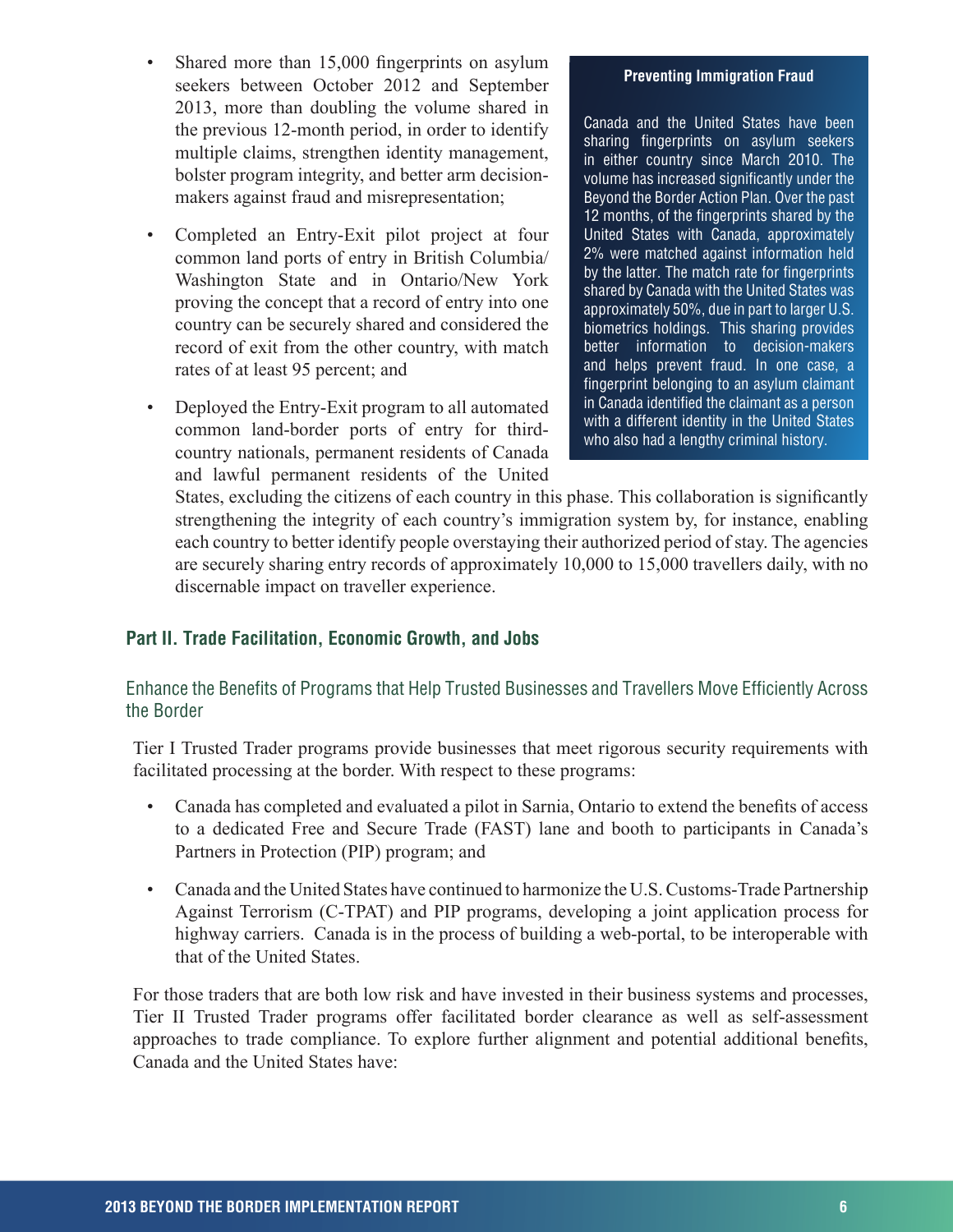- Released a summary of consultations with existing Tier II members and a comparison of Canada's Customs Self Assessment (CSA) program and the U.S. Importer Self Assessment (ISA) program;
- Extended additional trade facilitation to Tier II members, including expanding eligibility to nonresident importers;
- The United States has provided single-point processing to increase efficiency and predictability for Tier II traders; and
- Canada has added the benefit of self-verification, similar to the U.S. ISA program, to its CSA program.

#### **More benefits for more travellers**

The NEXUS program provides its over 917,000 members expedited processing by Canadian and U.S. officials at dedicated processing lanes at the border, at NEXUS kiosks at preclearance airports in Canada, and at marine reporting locations. NEXUS members also have access to Global Entry kiosks in U.S. airports, and are eligible to use trusted traveller security screening lines in Canadian airports as well as TSA Preê security screening lines in U.S. airports.

With respect to Trusted Traveller programs, Canada and the United States have:

- Continued to enhance the benefits of the NEXUS program, in which membership has grown by the end of November 2013 to more than 917,000, an increase of approximately 50% since the December 2011 release of the *Beyond the Border Action Plan*; and
- To match recent U.S. investments, Canada expanded NEXUS lanes and booths at the Peace Bridge (Fort Erie, Ontario), Pacific Highway (Surrey, British Columbia), the Queenston-Lewiston Bridge (Queenston, Ontario), Lacolle, Quebec and Windsor, Ontario border crossings in 2013, additional to the three new NEXUS lanes in 2012, providing more efficient border clearance for low-risk travellers at these ports of entry.

## Develop Additional Initiatives for Expediting Legitimate Travellers and Cargo

Canada and the United States have:

- Deployed Phase I of the truck cargo pre-inspection pilot in Surrey, British Columbia (adjacent to Blaine, Washington) in which U.S. CBP officers working in Canada have pre-inspected approximately 3,500 U.S.-bound commercial trucks carrying cargo eligible for FAST clearance, with nearly all proceeding with only a rolling stop at the exit booth on the U.S. side;
- Started preparation for Phase II of the truck cargo pre-inspection pilot that is anticipated to begin in January 2014 at Fort Erie, Ontario (adjacent to Buffalo, New York) with the objective of testing the feasibility of reducing wait times and border congestion by conducting U.S. primary inspection on U.S.-bound commercial trucks in Canada;

#### **Acting on Stakeholder Engagement**

Consultations with stakeholders continue to guide and shape the implementation of the *Beyond the Border Action Plan*. For example, following stakeholder consultations on business travellers in Washington, D.C. and Toronto, Ontario in 2012, the U.S. Department of Homeland Security (DHS) and Citizenship and Immigration Canada decided to hold annual consultations to continue the dialogue on facilitation of cross-border business travel.

• Significantly advanced negotiations on a new preclearance agreement for the land, rail, and marine modes, as well as an update to the existing preclearance agreement for the air mode, as per the *Action Plan*;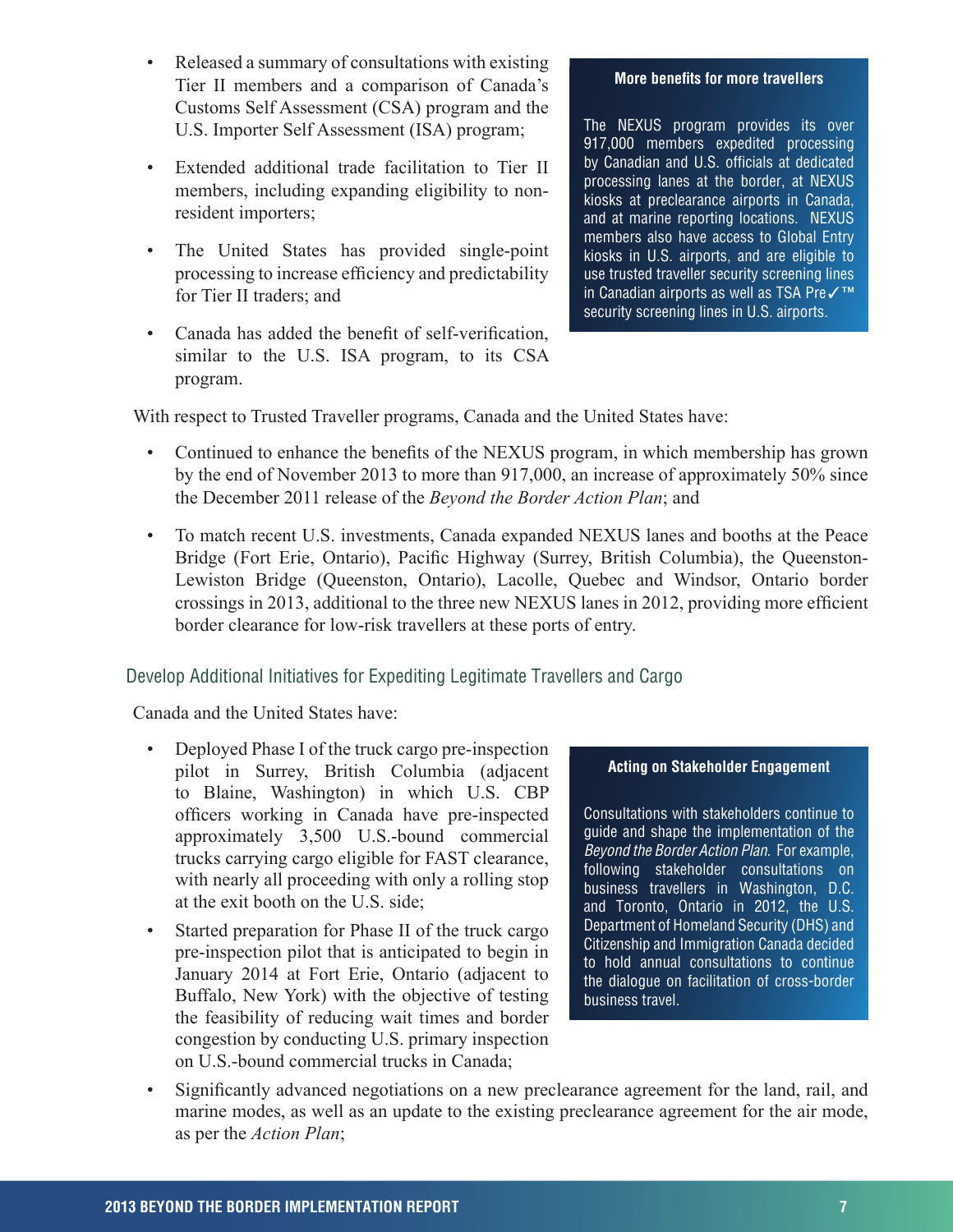- Implemented improvements to U.S. preclearance operations at airports in Canada, such as signage, physical layout and automated kiosks;
- Completed a wood packaging material feasibility study to identify and address any policy, program, or operational changes required to permit advance screening of wood packaging material at the perimeter to allow for expedited processing of such shipments at the border;
- Continued efforts to facilitate cross-border business travel including:
	- º the training of front-line officers to improve the consistency of decisions at the border;
	- º changes to existing rules authorizing temporary entry of business visitors who provide after-sale service, so that they apply equally to those who provide afterlease service;
	- º holding a further round of consultations with stakeholders in both countries; and
	- º the release of a progress report on these facilitation efforts.
- As a step toward the 2016 full implementation of the Single Window initiative, whereby each country intends to provide its own single window through which importers can electronically submit all information to comply with customs and other government regulations in order to speed the process and reduce the costs of needless duplication, the United States and Canada have respectively:

#### **Preclearance and Pre-Inspection**

Preclearance occurs when the entire clearance process of people or goods takes place in one country, for people or goods destined to another country, by the government of the receiving country. Under this process, there is generally no further inspection upon arrival into the other country. This process takes place today for air travellers to the United States from Canada.

Pre-inspection, within the context of the Beyond the Border pilots, is where the cargo inspection process begins in one country with the remainder of the inspection process completed upon arrival in the other country. An immigration pre-inspection process already exists at Victoria for ferries and for rail passengers in Vancouver en route to the United States. In this context, passengers are cleared for immigration processes and all customs and agriculture processes are completed in the United States.

- Continued converting U.S. data requirements of all participating government departments and agencies to electronic form, with the Environmental Protection Agency and the Food Safety and Inspection Service now online; and
- º Developed a new pre-arrival electronic message (known as an Integrated Import Declaration) that converts the essential Canadian data requirements for all participating government departments and agencies to electronic format. The Canada Border Services Agency and the top four priority departments (Health Canada, Canadian Food Inspection Agency, Transport Canada and the Department of Foreign Affairs, Trade and Development) will, by the end of December 2013, begin testing the information exchange and interface processing required under the Single Window initiative;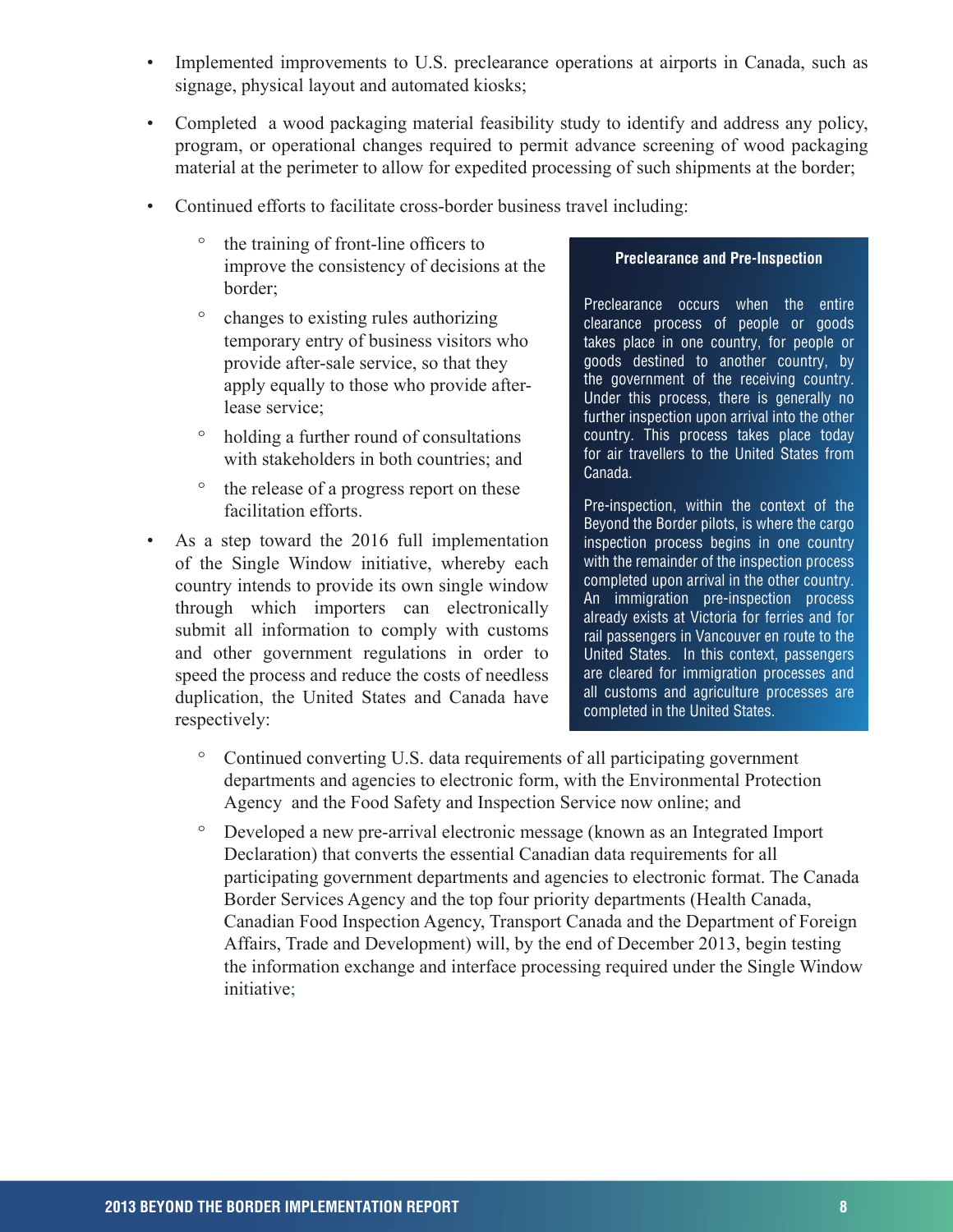- Increased and harmonized the low-value shipment (LVS) threshold in both countries to \$2,500 for expedited customs clearance. Canada also increased the LVS threshold to \$2,500 for exemption from North American Free Trade Agreement (NAFTA) Certificate of Origin requirements, thereby aligning it with the current U.S. threshold; and
- Published an inventory of border fees to improve transparency and accountability to the application of border fees and will commission an economic impact assessment of those fees in certain sectors in 2014.

#### **Benefits for Consumers and Industry**

The increase and harmonization of the Low-Value Shipment (LVS) threshold for expedited customs clearance has meant tangible benefits for customers and industry. Thousands of additional shipments are now being cleared the same day and arrive at their destinations faster. Businesses benefit from a reduction in paperwork, and can move packages faster at a reduced cost. One member of the courier industry indicates it is saving \$8 million annually in brokerage costs.

## Invest in Improving Shared Border Infrastructure and Technology

Canada and the United States have:

- Released the first-ever annual, five-year joint Border Infrastructure Investment Plan (BIIP) covering coordinated upgrades such as customs plaza replacement and redevelopment, additional primary and secondary lanes and booths, and expanded or new connecting roads and highway interchanges;
- Announced significant infrastructure upgrades at four of Canada's five initial priority ports of entry: Lacolle, Quebec; Lansdowne, Ontario; Emerson, Manitoba; and North Portal, Saskatchewan. These investments will expand and modernize infrastructure at these four priority border crossings identified in the BIIP and help travellers and trade move faster from the United States into Canada;
- Made progress with respect to investments for two of four U.S. initial priority crossings. At the Peace Bridge in Buffalo, New York (adjacent to Fort Erie, Ontario), the bridge operator has announced an investment to widen the approach to the bridge and is working with U.S. CBP to renovate and expand its commercial warehouse facilities; the State of New York has announced a complementary investment for improved highway connection. At the Blue Water Bridge in Port Huron, Michigan (adjacent to Sarnia, Ontario), the State of Michigan has completed infrastructure projects to reconstruct, widen and improve highway access to the bridge and leveraged funding from the bridge operator for improvements to the customs plaza including additional booths;
- Canada announced plans to proceed with a pilot of remote traveller processing at Piney, Manitoba and Morses Line, Quebec border crossings expected to begin in 2015, to test the viability and potential benefits of expanding remote traveller processing at select small and remote ports of entry as a way to increase efficiency, while maintaining border integrity and access to needed border services. The United States is examining a complementary technology pilot and plans to proceed with Remote Inspection Technology at Pinnacle Road, Vermont beginning in 2015; and
- Continued discussions with stakeholders in both countries on the expansion of border wait time measurement technology to additional high-priority crossings in Canada and the United States in 2014.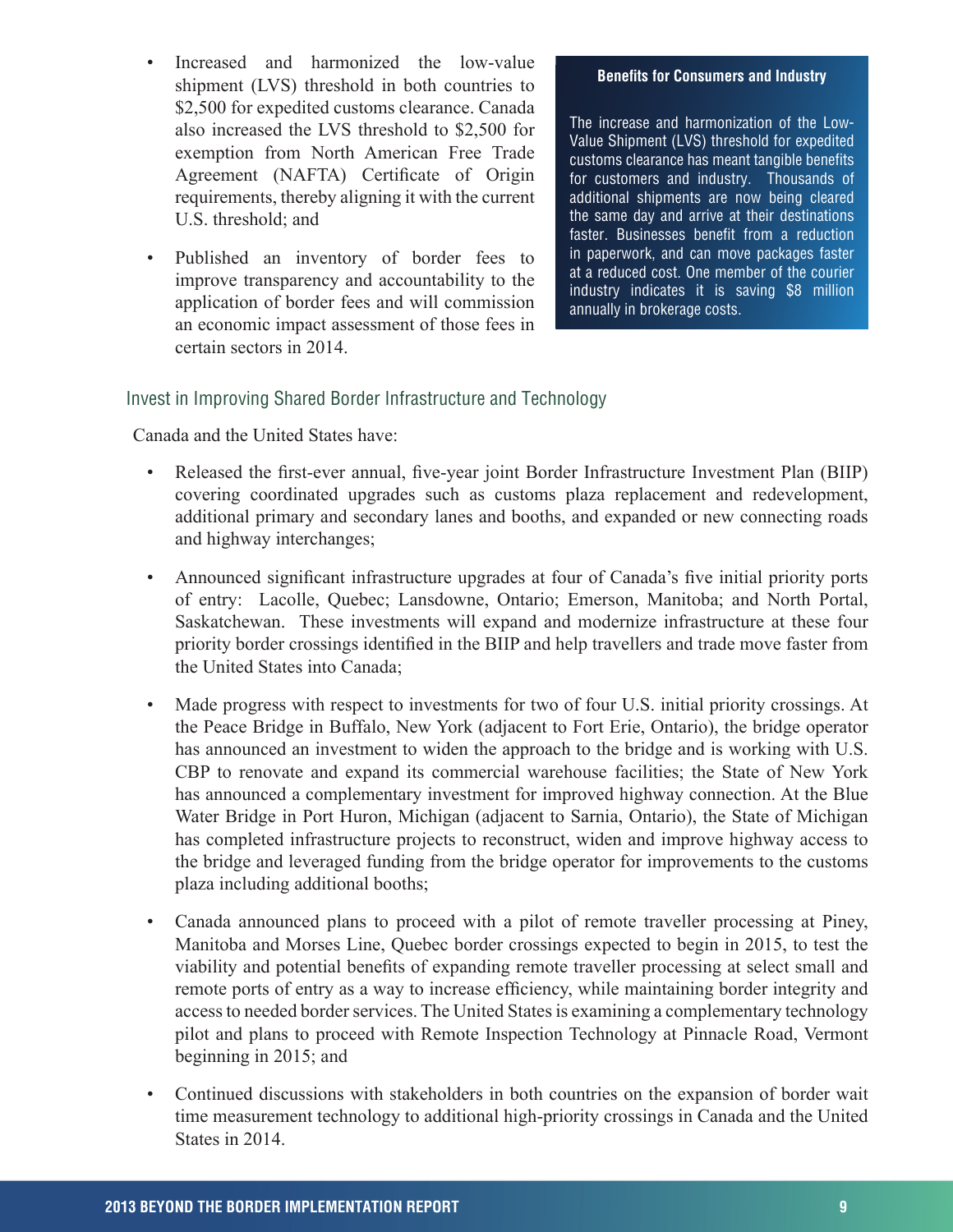## <span id="page-11-0"></span>**Part III. Integrated Cross-Border Law Enforcement**

## Deepen Cooperative Investigation and Prosecution Efforts to Identify and Stop Serious Offenders and Violent Criminals

Canada and the United States have:

- Deployed integrated cross-border maritime law enforcement operations, known as *Shiprider,*  in Ontario/Michigan and British Columbia/ Washington State, and conducted surge operations along the St. Marys River between Ontario and Michigan, along the St. Lawrence Seaway between Ontario and New York State, and along the St. Croix River, offshore to the Grand Manan Channel between New Brunswick and Maine; and
- Initiated radio interoperability between Canadian and U.S. law enforcement personnel in British Columbia/Washington and Ontario/Michigan; the technology permits law enforcement on both sides of the border to coordinate binational investigations and timely responses to border incidents, while improving both officer and public safety.

#### **Protecting our Shared Waterways**

Under the Integrated Cross Border Maritime Law Enforcement initiative known as *Shiprider*, vessels jointly crewed by specially trained and designated Canadian and U.S. law enforcement officers provide seamless continuity of enforcement and security operations on both sides of the border, facilitating cross-border surveillance and interdiction under the command and laws of the country of operation. This program, which was regularized in 2012, enhances the security of our maritime borders and the safety of our shared waterways. *Shiprider* teams have conducted 3,000 hours of regular patrols and boardings on 500 Canadian and U.S. vessels.

#### **Part IV. Critical Infrastructure and Cyber Security**

Enhance the Resiliency of Our Shared Critical and Cyber Infrastructure

Canada and the United States have:

- Continued implementing the *Canada-United States Action Plan for Critical Infrastructure*, including completing the final joint report for the first binational Regional Resiliency Assessment Program (RRAP) project for the New Brunswick-Maine region, conducting joint risk analysis, developing collaborative cross-border analytical products, and sharing methodologies as well as best practices to enhance critical infrastructure security and resilience. The second cross-border Regional Resiliency Assessment Program project is scheduled to be conducted in the Yukon-Alaska region during 2014 and 2015;
- Continued implementing the 2012 joint *Cybersecurity Action Plan,* including jointly engaging with the private sector, enhancing realtime information sharing between cyber operation centres, producing joint operational products, jointly participating in exercises, and aligning cybersecurity awareness month activities; and
- Continued to work together to promote shared interests on cyber security and internet governance issues in venues such as the United Nations and the International Telecommunication Union.

#### **Strengthening Cyber Security**

In January 2013, the cyberoperations centres of Public Safety Canada and the Department of Homeland Security (DHS) released a joint technical alert to raise awareness of important cyber security practices in regards to web-based content management systems, specifically Joomla! installations. This operational product is one of the first to be jointly branded and posted on the website of each organization.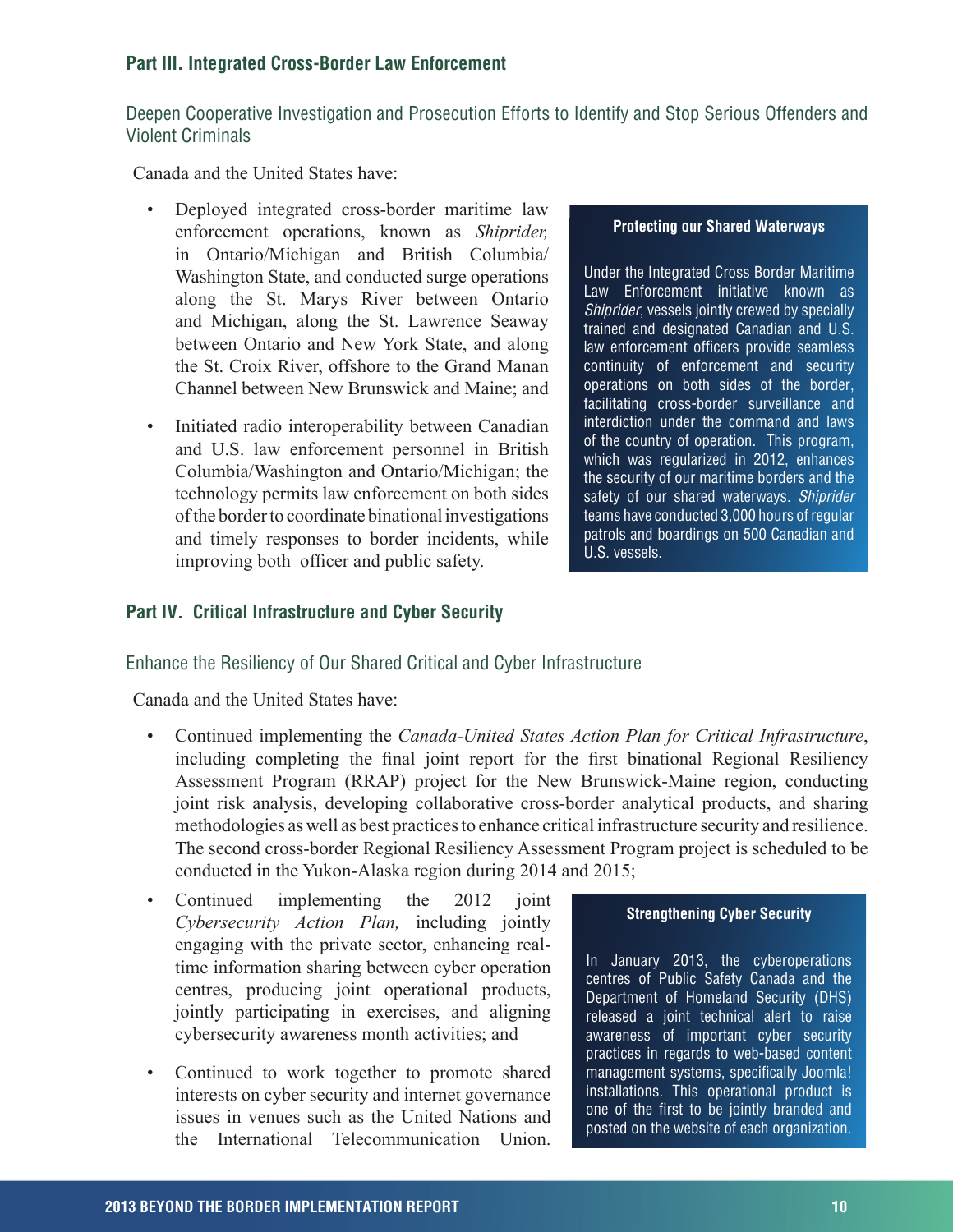Canada and the United States worked with like-minded partners to obtain consensus on a UN report which, for the first time, affirms the applicability of international law to state activity in cyberspace.

## Rapidly Respond to and Recover from Disasters and Emergencies on Either Side of the Border

Canada and the United States have:

- Strengthened plans and procedures for border traffic management during emergencies, including through joint planning and exercises, in order to ensure that first responders are not delayed at the border when emergency assistance is needed;
- Released a report via the Pacific Northwest Economic Region organization (PNWER) on the maritime commerce resilience tabletop exercise in the Pacific region, and identified joint Canada-U.S. Great Lakes and Atlantic committees to initiate similar resilience work in those regions;
- Advanced the strategic work plan to build a shared understanding of the health security environment, exchange information on preparedness and response to support the management of health emergencies, enhance cross-border health security partnerships through planning, training, and exercises, and address issues related to the exchange of personnel and interoperability to improve our health security;
- Enhanced cross-border cooperation on health events of mutual interest through a comprehensive mapping of cross-border activities between existing laboratory networks, at both the national and regional levels; the development of a pathogen

#### **Improving Cross-Border Communications in Emergencies**

Canadian and U.S. emergency responders took part in a technology demonstration of harmonized cross-border emergency<br>communications. The technology communications. The technology demonstration successfully tested the interoperability of Canadian and U.S. systems in New Brunswick/Maine to share alerts and incident information to improve response coordination across the border during binational disasters.

safety and security cooperation plan; and the sharing of risk assessment practices and first responders protective measures;

- Continued joint work to prevent, mitigate, prepare for, respond to, and recover from Chemical, Biological, Radiological, Nuclear and Explosives (CBRNE) events, including facilitating binational coordination of modelling and atmospheric surveillance; and
- Advanced objectives to harmonize cross-border emergency communications and interoperability capabilities, so that emergency responders on both sides of the border can easily communicate in the event of an emergency or disaster through a successful cross-border technology demonstration. A memorandum of understanding is being developed as part of the first phase of implementing interoperability between the systems of the two countries.